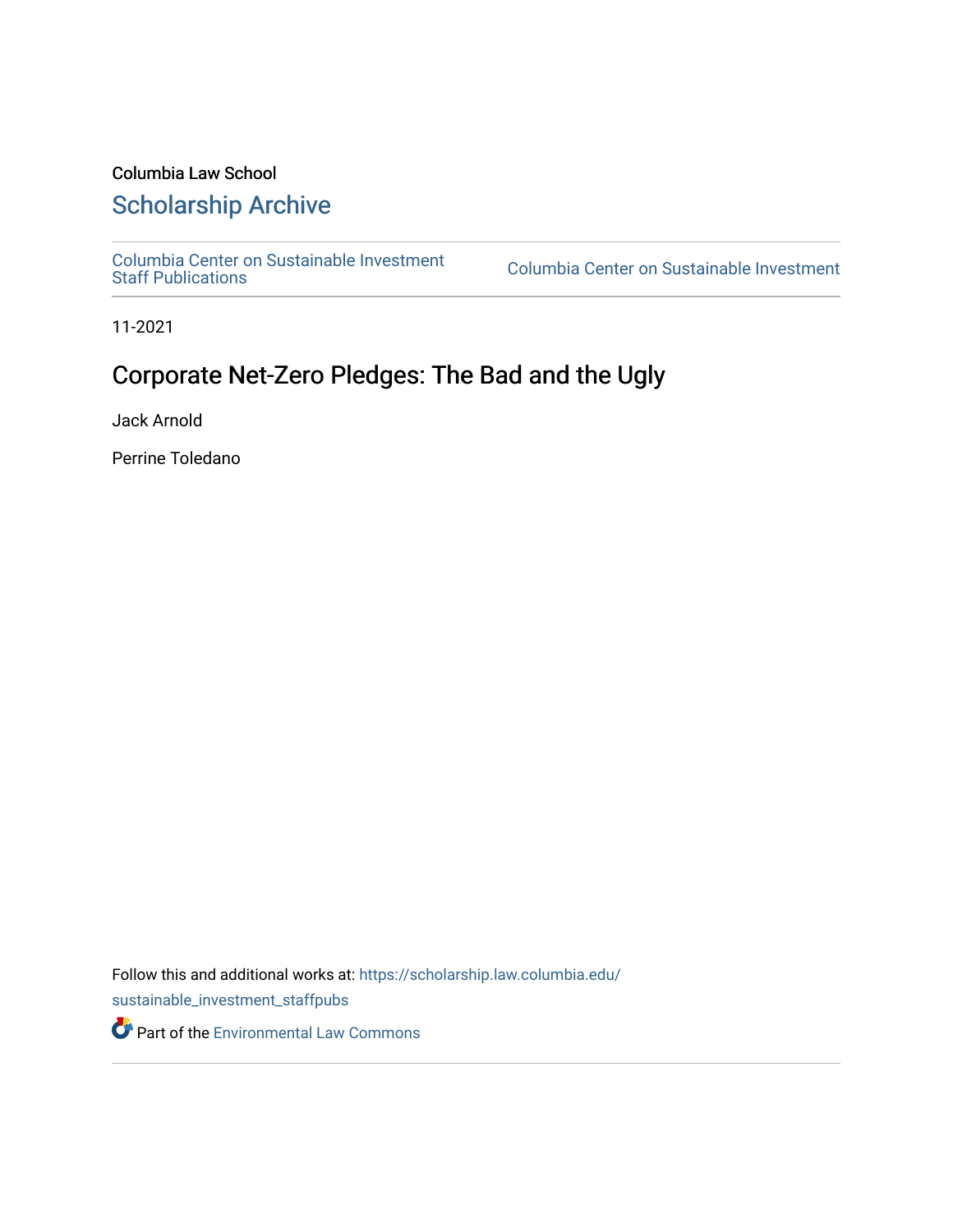

## **Corporate Net-Zero Pledges: The Bad and the Ugly**

Jack Arnold and Perrine Toledano

November 30, 2021

The Paris Agreement on Climate Change,<sup>1</sup> adopted in 2015 and ratified or acceded to by 192 states and the European Union  $(EU)$ ,<sup>2</sup> marked a historic turning point on global climate action. Achieving the agreement's goal of limiting global warming to not more than 1.5 °C relative to the industrial era (1880-1900) will require a transformation of global energy systems, with the active participation and contribution of all actors in the economy. Many companies have pledged to reach netzero direct and indirect greenhouse gas (GHG) emissions by 2050.<sup>3</sup> This report analyzes such pledges by 35 companies across seven industries—oil and gas, mining, chemicals, utilities, cement, steel, and food processing—that jointly represent 64% of global GHG emissions on a direct emissions (scope 1) basis.<sup>4</sup>



To examine how industry giants incorporate climate *Figure 1*

considerations into their business plans, this analysis considers companies that are ranked within the top ten of their sectors based on market capitalization. In addition, the analysis focused on companies that have publicly available net-zero pledges or other climate targets that provide insights into their future decarbonization plans.

<sup>&</sup>lt;sup>1</sup> "The Paris Agreement," United Nations: Climate Change, United Nations, [https://unfccc.int/process-and](about:blank)[meetings/the-paris-agreement/the-paris-agreement.](about:blank)

<sup>2</sup> Paris Agreement to the United Nations Framework Convention on Climate Change, Dec. 12, 2015, T.I.A.S. No. 16-1104, [https://treaties.un.org/Pages/ViewDetails.aspx?src=TREATY&mtdsg\\_no=XXVII-7](about:blank) d&chapter=27&clang= en.

<sup>&</sup>lt;sup>3</sup> "Race To Zero Campaign," United Nations: Climate Change, United Nations, 2021, [https://unfccc.int/climate-](about:blank)

[action/race-to-zero-campaign.](about:blank)<br><sup>4</sup> "Greenhouse Gases at EPA," United States Environmental Protection Agency (EPA), EPA, [https://www.epa.gov/greeningepa/greenhouse-gases-epa.](about:blank)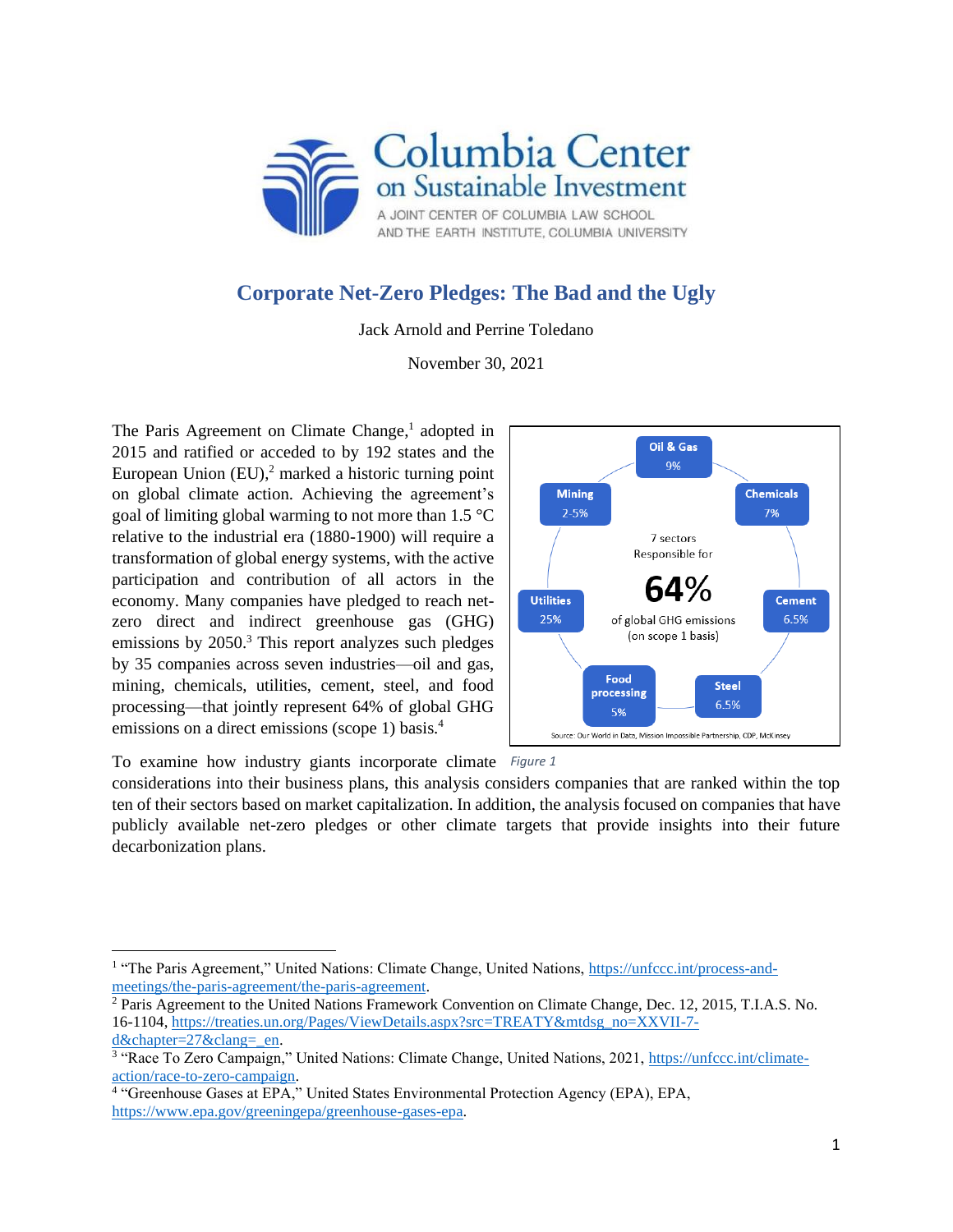Based on data from Climate Action  $100+$  (CA100+),<sup>5</sup> Influence Map (IM),<sup>6</sup> Transition Pathway Initiative (TPI), Science Based Targets Initiative  $(SBTi)$ ,<sup>7</sup> and corporate sustainability reports from the selected companies, this analysis leveraged qualitative and quantitative methods to understand the quality of netzero pledges and reports from these industry giants. Specifically, this report focuses on the following questions:

- 1. Does the company have short- and medium-term targets?
- 2. Are the targets based on absolute emissions or on emissions intensity?
- 3. Are the targets aligned with science-based climate goals?
- 4. Does the company's net-zero target include scope 3 GHG emissions?
- 5. Does the company consider targets in planning for capital expenditures (CAPEX), use an internal carbon price, or both?
- 6. Does the company rely on carbon offsets, carbon capture and sequestration (CCS), or both?
- 7. Does the company's governance structure incentivize climate action?
- 8. Does the company have a policy not to lobby against climate policy?

## **Does the Company Have Short- And Medium-Term Targets?**

While 94% of the companies analyzed have set long-term targets extending over the next few decades, only 43% set short-term targets, which are vital to prompt immediate action necessary to reach the ambitious long-term targets.

## **Are Targets Based on Absolute Emissions or on Emissions Intensity?**



*Figure 1*

GHG reduction targets set by companies can be based on absolute emissions or on emissions intensity. An absolute target consists of a set number of metric tons of emissions, usually expressed in  $CO<sub>2</sub>$ -equivalent  $(CO<sub>2</sub>e)$  to account for  $CO<sub>2</sub>$  as well as other GHGs.<sup>8</sup> Often this number is indicated as a percentage of emissions relative to a selected base year. For example, a cement company analyzed set a 2030 goal to reduce its GHG emissions by 28% relative to its selected base year of 2007.

In turn, intensity-based targets measure metric tons of CO<sub>2</sub>e per unit of production. Another cement company pledged to reduce its emissions intensity to below 520 kg CO<sub>2</sub>e per metric ton of output by 2030. Intensity-based decarbonization goals are controversial, as they do not guarantee absolute emissions reductions. If a company's emissions intensity decreases, but its production volume increases at a greater rate, its annual GHG emissions may still increase. Accordingly, absolute targets are preferable: a company that sets and achieves an absolute emissions target will shrink its carbon footprint, even if its production increases.

<sup>8</sup> R.T. Watson, L.G. Meira Filho, E. Sanhueza, and A. Janetos, "Greenhouse Gases: Sources and Sinks" in J.T. Houghton, B.A. Callander, and S.K. Varney (eds.), Climate Change 1992: The Supplementary Report to the IPCC Scientific Assessment (Cambridge: Cambridge University Press, 1992), [https://www.ipcc.ch/site/assets/uploads/2018/05/ipcc\\_wg\\_I\\_1992\\_suppl\\_report\\_section\\_a1.pdf.](about:blank)

<sup>5</sup> Climate Action 100+ (CA100+), 2021, [https://www.climateaction100.org/.](about:blank)

<sup>&</sup>lt;sup>6</sup> InfluenceMap (IM), 2021, [https://influencemap.org/.](about:blank)

<sup>7</sup> Science Based Targets (SBTi), 2021, [https://sciencebasedtargets.org/about-us.](about:blank)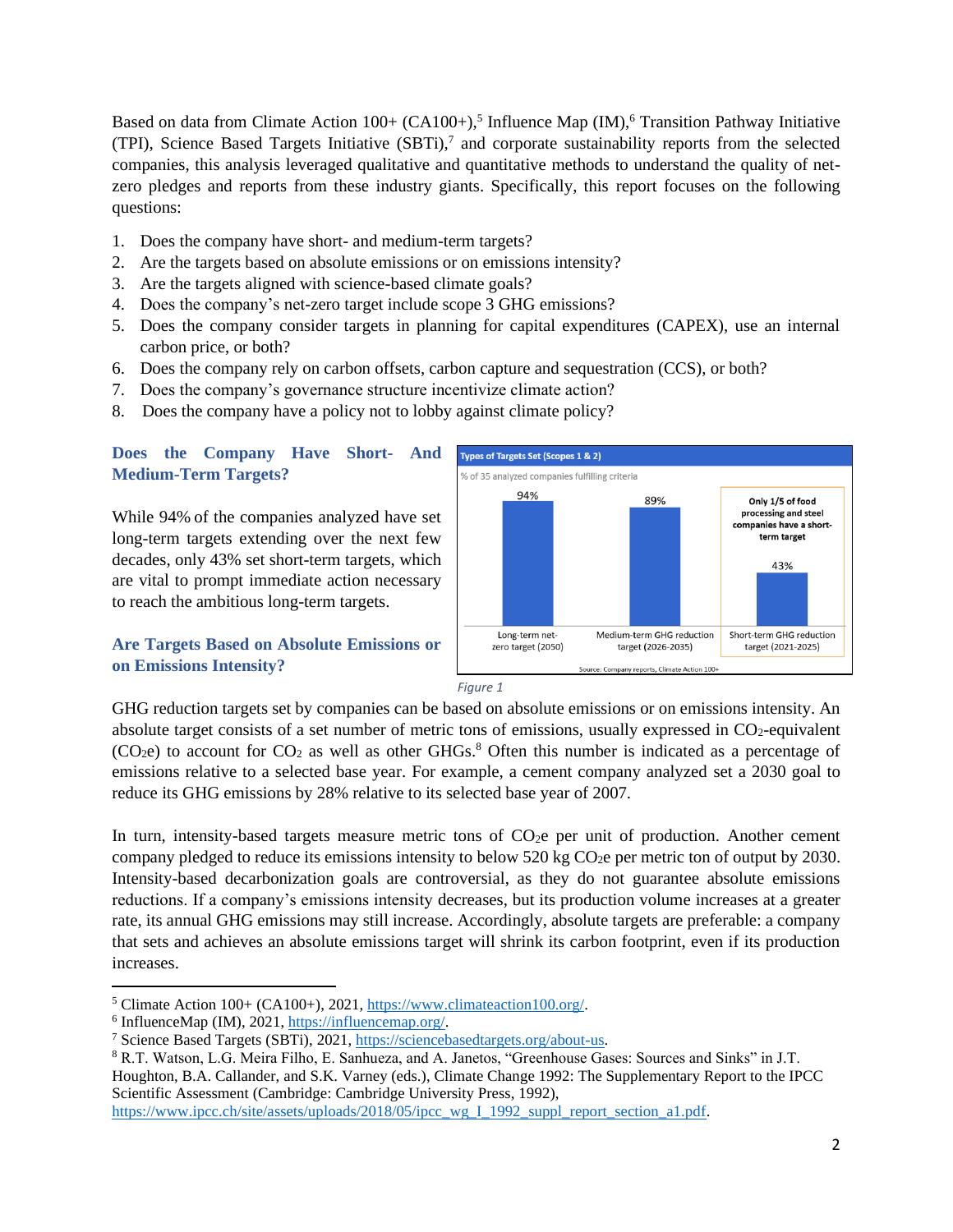Of the analyzed companies, 37% use absolute emissions reduction targets, 37% using both absolute- and intensity-based targets, and 26% solely using an intensity target. Oil and gas companies are most-heavily reliant on intensity targets, with all assessed oil and gas companies using either only an intensity target or a blend of absolute- and intensity-based targets. The recipe for effective decarbonization is simple: use reduction methods that guarantee absolute emissions reductions.

## **Are the Targets Aligned with Science-Based Climate Goals?**

From a climate perspective, the most important question of this analysis is whether the corporate emissions reduction targets are aligned with science-based targets.

TPI's and SBTi's assessments of companies' capabilities for transitioning to zero-carbon products and services are invaluable to analyze a company's preparedness for a zerocarbon future. To make their assessments, TPI collaborates with FTSE Russel,<sup>9</sup> which provides TPI with data related to climate change and corporate governance for TPI's vast database of companies. SBTi, on the other hand, validates companies' targets based on their science-based criteria.<sup>10</sup> Factors integrated in their analysis include the inclusion of scope 1 and scope 2 emissions, base years and targets, progress to date, modeling method validity, and many more criteria.

Most companies for which TPI and SBTi had data were found not to be aligned with science-based targets.





Figure 4 provides a breakdown of each sector based on their alignment to certain global warming scenarios. The oil and gas industry and the mining industry are disproportionately unaligned to climate goals, with 8 out of 10 companies assessed unaligned with the below 2 degrees warming scenario. The cement and steel industries, in which GHG emissions are hard to abate, seem to have the potential to align with climate targets if they continue on their current trajectory.

<sup>9</sup> FTSE Russell, 2021, [https://www.ftserussell.com/about-us.](about:blank)

<sup>&</sup>lt;sup>10</sup> Science Based Targets (SBTi), "SBTi Criteria and Recommendations: Version 4.1" (SBTi, April 2020), [https://sciencebasedtargets.org/resources/legacy/2019/03/SBTi-criteria.pdf.](about:blank)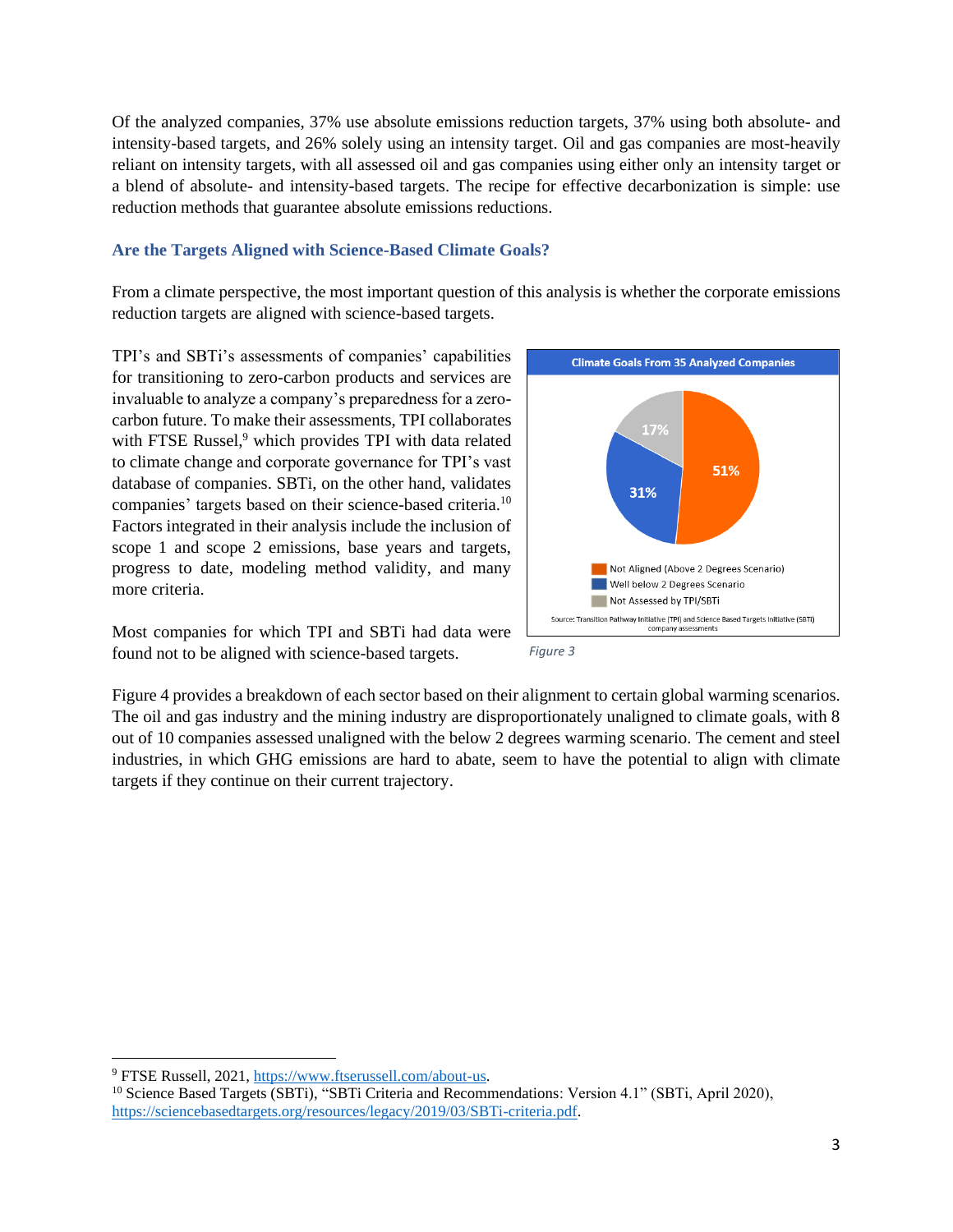The general misalignment to science-based targets is particularly concerning because any misalignment to them practically nullifies any existing net-zero pledge. Furthermore, the threshold this analysis set at 2 °C



is already quite high, as the Paris Agreement targets a significantly lower 1.5  $\degree$ C. Thus, if a company cannot even meet the 2 °C threshold set by TPI and SBTi, their operations must be significantly misaligned with the targets of the Paris Agreement. Indeed, 2 °C of warming would be devastating.<sup>11</sup> Companies must rapidly decarbonize their operations and products in line with science-based thresholds.

#### *Figure 4*

### **Does the Company's Net-Zero Target Include Scope 3 GHG Emissions?**

GHG accounting is crucial for companies to track and report on their GHG emissions and to monitor progress towards reduction targets.<sup>12</sup> Three different scopes of emissions are typically used to classify the types of GHG emissions that result from various practices.<sup>13</sup> Scope 1 emissions entail the reporting company's direct emissions, which generally occur within its facilities or from its equipment. Scope 2 emissions are indirect emissions from purchased electricity, steam, heating, or cooling. Scope 3 emissions are broken down into 15 subcategories.<sup>14</sup> Particularly relevant are categories 11 (use of sold products) which entails, for example, the combustion of petroleum products produced by an oil company; category 6 (business travel); and category 4 (upstream transportation and distribution).

To understand the full picture of a company's carbon footprint, it is critical that corporate sustainability reports include all three scopes and the relevant scope 3 subcategories. Figure 5 illustrates how critical scope 3 emissions are in the context of overall emissions by a company and its value chain, and the

[https://climate.nasa.gov/news/2865/a-degree-of-concern-why-global-temperatures-matter/.](about:blank) 

<sup>11</sup> Alan Buis, "Part 2: Selected Findings of the IPCC Special Report on Global Warming," A Degree of Concern: Why Global Temperatures Matter Series, NASA: Global Climate Change, June 19, 2019,

<sup>&</sup>lt;sup>12 "The Comet Framework," COMET: Coalition on Materials Emissions Transparency, COMET Framework,</sup> [https://www.cometframework.org/.](about:blank)

<sup>&</sup>lt;sup>13</sup> Pankaj Bhatia, Cynthia Cummis, David Rich, Neelam Singh, and Matt Ramlow, "Greenhouse Gas Protocol," World Resources Institute (WRI), [https://www.wri.org/initiatives/greenhouse-gas-protocol.](about:blank)

<sup>14</sup> Pankaj Bhatia, Cynthia Cummis, Andrea Brown, David Rich, Laura Draucker, Holly Lahd, et al., Corporate Value Chain (Scope 3) Accounting and Reporting Standard: Supplement to the GHG Protocol Corporate Accounting and Reporting Standard (World Resources Institute [WRI] and World Business Council for Sustainable Development [WBCSD], September 2011), [https://ghgprotocol.org/sites/default/files/standards/Corporate-Value-Chain-](about:blank)[Accounting-Reporing-Standard\\_041613\\_2.pdf#page=%5B112%5D.](about:blank)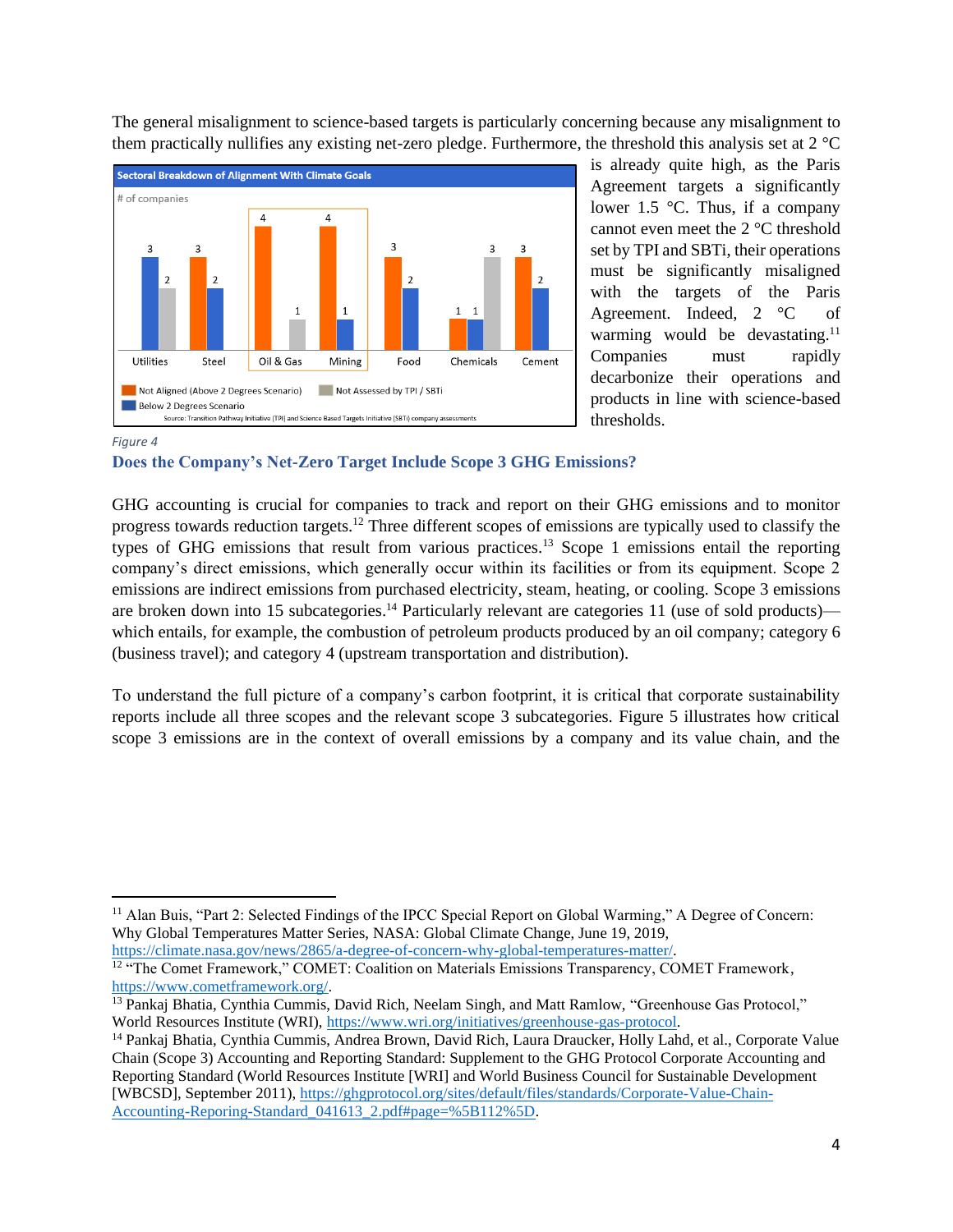associated danger of misleading GHG accounting if scope 3 emissions are omitted—which they frequently are. For Shell, Rio Tinto, and McDonald's, for instance, over 90% of their emissions occur in scope 3.

Many of the products of oil and gas companies are later combusted by consumers. Many of the products of mining companies are later smelted by downstream producers. And food processing companies source their products from the agriculture sector, which is plagued by land-use change and methane emissions.<sup>15</sup> For these companies, more than 90% of lifecycle GHG emissions lie not within the company's direct emissions (scope 1) or its purchased electricity (scope 2), but elsewhere *Figure 5* in its value chain, whether upstream or downstream (scope 3).

|                                    | Unit: MmT CO2e (Million Metric Tons of Carbon Dioxide Equivalent Emissions) |                         |                      |                          |                                      |                          |                            |  |
|------------------------------------|-----------------------------------------------------------------------------|-------------------------|----------------------|--------------------------|--------------------------------------|--------------------------|----------------------------|--|
|                                    | <b>Utility</b><br>company                                                   | <b>Steel</b><br>Company | Oil & Gas<br>company | <b>Mining</b><br>company | Food<br><b>Processing</b><br>Company | <b>Cement</b><br>company | <b>Chemical</b><br>company |  |
| <b>Company</b>                     | The<br>Southern<br>Company<br>(2020)                                        | Nippon<br>Steel (2019)  | Shell (2020)         | Rio Tinto<br>(2020)      | McDonalds<br>(2020)                  | Holcim<br>(2020)         | Air Liquide<br>(2020)      |  |
| Scope 1<br><b>Emissions</b>        | 75.1                                                                        | 9                       | 98                   | 22.8                     | 0.1                                  | 110                      | 15                         |  |
| Scope 2<br><b>Emissions</b>        | 0.2                                                                         | 84                      | $\mathbf{Q}$         | 8.7                      | 0.4                                  | $\overline{7}$           | 12.5                       |  |
| <b>Scope 3</b><br><b>Emissions</b> | 36.6                                                                        | 7.5                     | 1304                 | 519                      | 53.7                                 | 29                       | 19.5                       |  |
| Scope 3<br><b>Percentage</b>       | 33%                                                                         | 7%                      | 92%                  | 94%                      | 99%                                  | 20%                      | 41%                        |  |

Due to the importance of scope 3 for some sectors, its omission from reporting and target-setting frameworks is highly concerning. By omitting scope 3, a company fails to monitor and target the reduction of the bulk of its contributions to climate change.

Figure 6 shows the breakdown of scope 3 reporting by industry. Only 37% of the companies analyzed set scope 3 emissions reduction targets. The mining and oil and gas sectors have minimal target-setting on scope 3, despite the fact that their scope 3 emissions represent the vast majority of their life-cycle emissions.



The takeaway is clear: companies must be required to report on all relevant scope 3 emissions categories so that policy makers, investors, and consumers have a full picture of companies' contribution to climate change. To facilitate alignment with the Paris Agreement through harmonizing GHG accounting methods that enable accuracy, transparency, reliability, and comparability of emissions reporting, Coalition on Materials Emissions Transparency (COMET) is creating a harmonized methodology and attribution

*Figure 6*

framework that brings together the main GHG accounting standards and disclosure platforms.<sup>16</sup>

<sup>&</sup>lt;sup>15</sup> Jeffrey Sachs et al., "Fixing the Business of Food: How to Align the Agrifood Sector with the SDGs" (Barilla Foundation, UN Sustainable Development Solutions Network [UN SDSN], Columbia Center on Sustainable Investment [CCSI], and Santa Chiara Lab University of Siena, September 2020),

[https://ccsi.columbia.edu/sites/default/files/content/docs/publications/Fixing-the-Business-of-Food-2020-Report.pdf.](about:blank) <sup>16</sup> COMET: Coalition on Materials Emissions Transparency, COMET Framework, 2021, [https://www.cometframework.org/.](about:blank)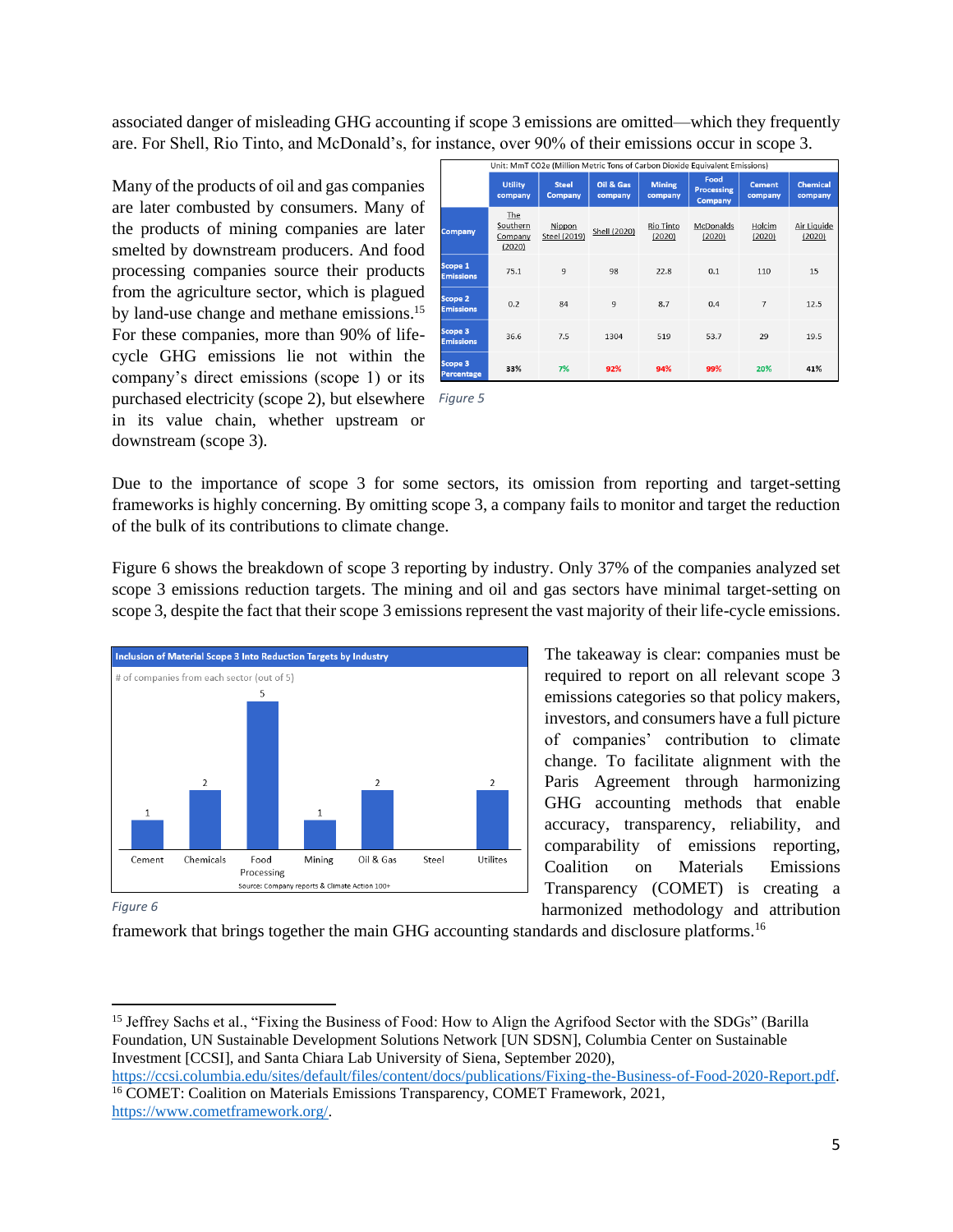## **Does the Company Consider Reduction Targets in Planning for Capital Expenditures (CAPEX), Use an Internal Carbon Price, or Both?**

Besides the three scopes of emissions, this research considered whether companies consider emissions reduction targets when planning for future capital expenditures (CAPEX). Based on data obtained from Climate Action 100+, figure 7 shows that only 17% of companies analyzed consider emissions reduction targets when deciding on CAPEX. This is particularly concerning because carbon-intensive CAPEX could lock companies in positions in which they are bound to emit large amounts of GHGs for several decades. On the flipside, if a company prioritizes cutting its future GHG emissions through its CAPEX, for instance by integrating renewable energy into mining operations,<sup>17</sup> it can decarbonize its operations without sacrificing the quality of its goods and services.

The companies that integrate CAPEX planning into GHG reduction commitments are led by the oil and gas companies in the sample. The remaining sectors,



Has the corporation stated that it considers its GHG



however, do not consider GHG reduction targets when they consider CAPEX, possibly locking them into more carbon-intensive futures when making CAPEX investments.

To incorporate the cost of carbon emissions into their business models, some companies adopt an internal carbon price.<sup>18</sup> An internal carbon price creates an assumed cost per ton of CO<sub>2</sub>e emissions. In theory, this price represents the hidden risks and costs associated with the emissions of GHGs and helps companies forecast future costs in profit-and-loss statements, as well as encourage the development of low-carbon innovation within the company. A high internal carbon price disincentivizes investments in carbonintensive CAPEX. This report finds that most companies lack an internal carbon price to begin with, and the companies that do use an internal carbon price often have a price far too low (or set too far in the future) to internalize the costs of emitting GHGs into the atmosphere. The average internal carbon price used by the companies analyzed is USD 41 per metric ton of  $CO<sub>2</sub>e$ , and the median value is USD 37.50 per metric ton of CO2e. In comparison, the EU's Emissions Trading Scheme (EU ETS) carbon price has risen beyond USD 70 per metric ton of  $CO_2e$ .<sup>19</sup> The International Monetary Fund indicates that a global carbon price of roughly USD 75 per metric ton of  $CO<sub>2</sub>e$  is needed to catalyze significant emissions cuts.<sup>20</sup>

<sup>&</sup>lt;sup>17</sup> Nicolas Maennling and Perrine Toledano, The Renewable Power of the Mine: Accelerating Renewable Energy Integration (New York: Columbia Center on Sustainable Investment [CCSI], BMZ & GIZ, and Energy and Mines, December 2018),

[https://ccsi.columbia.edu/sites/default/files/content/docs/our%20focus/extractive%20industries/CCSI\\_2018\\_-](about:blank) The Renewable Power of The Mine mr .pdf.

<sup>&</sup>lt;sup>18</sup> "Carbon Pricing: Setting an internal price on carbon," Gold Standard, [https://www.goldstandard.org/blog](about:blank)[item/carbon-pricing-setting-internal-price-carbon.](about:blank)

<sup>&</sup>lt;sup>19</sup> "Daily Carbon Prices," EMBER, Sandbag Climate Campaign CIC, December 2021, [https://ember](about:blank)[climate.org/data/carbon-price-viewer/.](about:blank)

<sup>&</sup>lt;sup>20</sup> "Launch of IMF Staff Climate Note: A Proposal for an International Carbon Price Floor Among Large Emitters— Remarks by Managing Director Kristalina Georgieva at the Brookings Institution Event: Building climate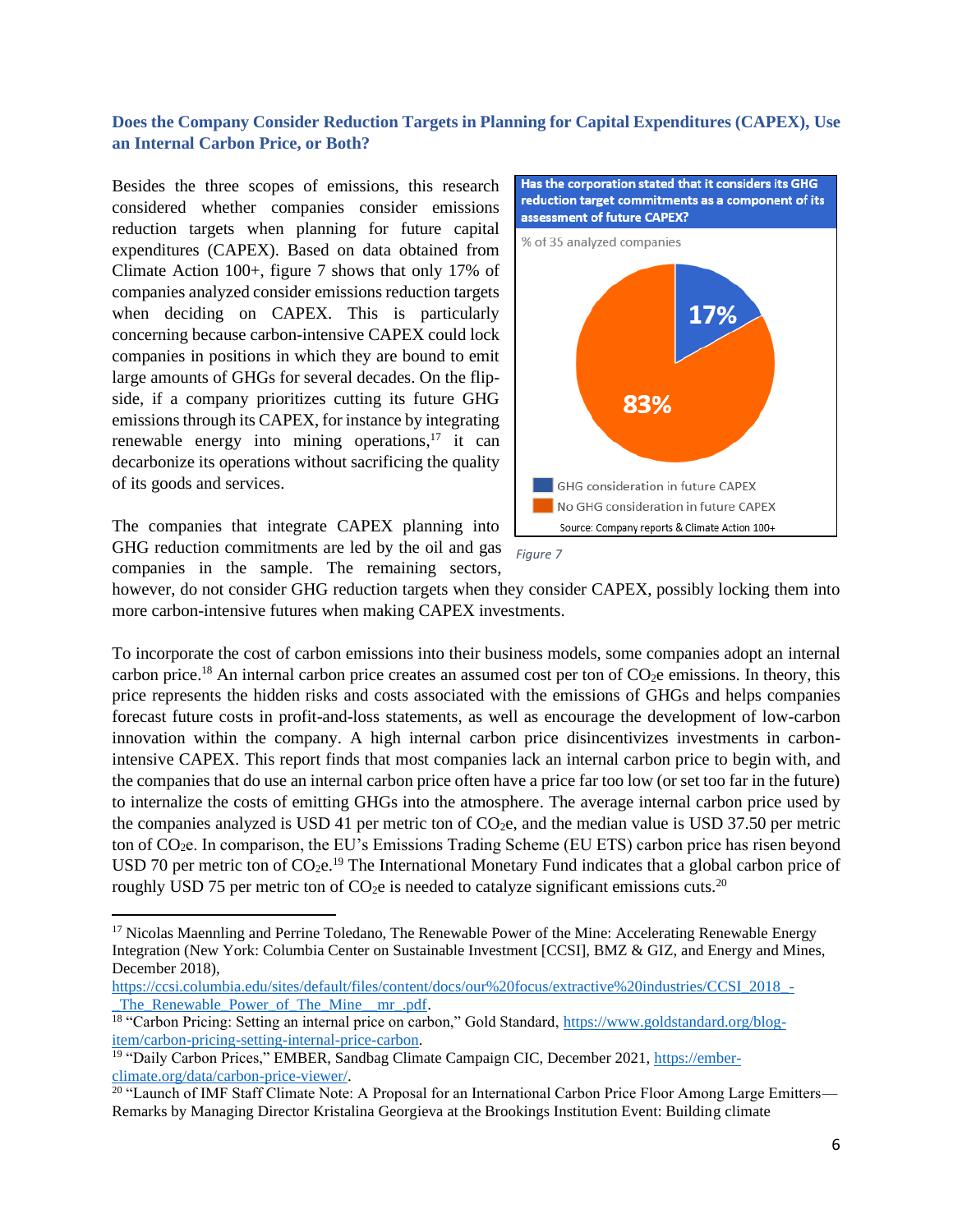## **Does the Company Rely on Carbon Offsets, Carbon Capture and Sequestration (CCS), or both?**

Carbon offsets and CCS are often incorporated into business plans as alternatives to reducing emissions. The Intergovernmental Panel on Climate Change (IPCC) classifies carbon offsets as "activities, such as planting and protecting forests, [that] could provide carbon sequestration services that could be sold or traded."<sup>21, 22</sup> The hope with offsets is that for each metric ton of  $CO<sub>2</sub>e$  emissions created by a company, the company could fund offset projects that would sequester the same amount of  $CO<sub>2</sub>$ . Thus, by purchasing carbon offsets, a polluting company could balance their emissions equation to appear carbon neutral. CCS, on the other hand, consists of the capture, transport, and sequestration of  $CO<sub>2</sub>$  emissions to reduce the quantity of emissions that enter the atmosphere during industrial processes.<sup>23</sup>

Projects that include planting trees and protecting forests can play an important role in preserving land, capturing carbon, and protecting biodiversity; however, there are many concerns with an over-reliance on offsets:<sup>24</sup>

1) Carbon storage in natural systems, like trees and other plants, is inherently temporary and highly reversible.<sup>25, 26</sup>

2) Most carbon offset schemes do not actively remove carbon dioxide from the atmosphere.<sup>27</sup> Rather, they prevent hypothetical polluting activity in the future.

3) Offset markets are voluntary and unregulated.<sup>28</sup>

4) Companies are not required to disclose offset purchases.

5) The market is fragmented and distrusted.





cooperation: The critical role for international carbon price floors," International Monetary Fund (IMF), June 18, 2021, [https://www.imf.org/en/News/Articles/2021/06/18/sp061821-launch-of-imf-staff-climate-note.](about:blank)

[https://www.unep.org/resources/report/carbon-dioxide-capture-and-storage.](about:blank)

<sup>&</sup>lt;sup>21</sup> Intergovernmental Panel on Climate Change (IPCC), "Climate change widespread, rapid, and intensifying  $-$ IPCC," press release, August 9, 2021, [https://www.ipcc.ch/2021/08/09/ar6-wg1-20210809-pr/.](about:blank)

<sup>&</sup>lt;sup>22</sup> Ogunlade Davidson, Bert Metz, et al., "4.6.2 Carbon Offsets, Tradable Permits, and Leakage," in Working Group III: Mitigation (IPCC, 2001), [https://archive.ipcc.ch/ipccreports/tar/wg3/index.php?idp=174.](about:blank)

<sup>&</sup>lt;sup>23</sup> Working Group III of the Intergovernmental Panel on Climate Change (IPCC), IPCC Special Report on Carbon Dioxide Capture and Storage, eds. Bert Metz, Ogunlade Davidson, Heleen de Coninck, Manuela Loos, and Leo Meyer (Cambridge and New York: Cambridge University Press, IPCC, 2005),

<sup>&</sup>lt;sup>24</sup> Niklas Hagelberg, "Carbon Offsets are Not our Get-Out-of-Jail Free Card," UN Environment Programme, June 10, 2019, [https://www.unep.org/news-and-stories/story/carbon-offsets-are-not-our-get-out-jail-free-card.](about:blank)

<sup>&</sup>lt;sup>25</sup> Amazon Watch, "Statement: Offsets Don't Stop Climate Change," press release, October 6, 2021, [https://amazonwatch.org/news/2021/1006-statement-offsets-dont-stop-climate-change.](about:blank)

<sup>&</sup>lt;sup>26</sup> Camilla Hodgson, "US forest fires threaten carbon offsets as company-linked trees burn," Financial Times, August 3, 2021, [https://www.ft.com/content/3f89c759-eb9a-4dfb-b768-d4af1ec5aa23.](about:blank)

<sup>&</sup>lt;sup>27</sup> Jess Shankleman and Akshat Rathi, "Net Zero Is Hard Work, So Companies Are Going 'Carbon Neutral,"" Bloomberg Green, July 19, 2021, [https://www.bloomberg.com/news/articles/2021-07-19/offsets-can-play-a-role-to](about:blank)[make-companies-carbon-responsible.](about:blank)

<sup>&</sup>lt;sup>28</sup> Camilla Hodgson and Billy Nauman, "Carbon Offsets: A Licence to Pollute or a Path to Net Zero Emissions?" Financial Times, August 31, 2021, [https://www.ft.com/content/cfaa16bf-ce5d-4543-ac9c-9d9234e10e9d.](about:blank)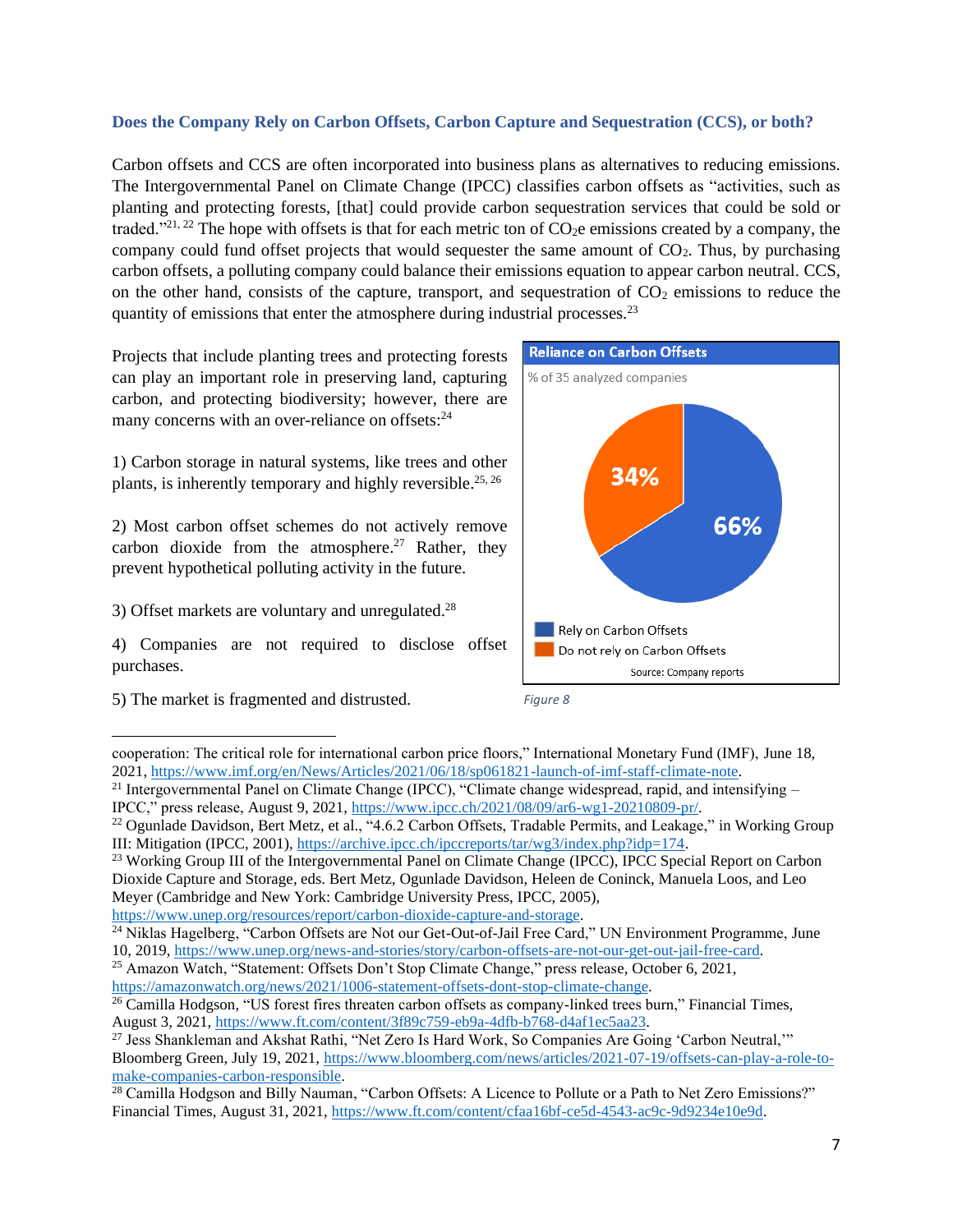6) The cheap availability of offsets hinders efforts to persuade companies to pursue serious decarbonization.<sup>29</sup>

As a result of these shortcomings, offset projects have often enabled polluters to continue business as usual without delivering the results they promise.

As shown in Figure 8, the majority of companies analyzed rely on offsetting to achieve their net-zero pledges. The analyzed mining and oil and gas companies have a particularly heavy reliance on offsets; all of them rely on carbon offsets to meet their net-zero targets. This, however, is no surprise, as hard-to-abate sectors, such as mining and oil and gas, will need to use offsetting to counteract their unavoidable future emissions in the coming years.<sup>30</sup>

Whereas some companies adamantly believe in 'high-quality credits' that can play a key role in achieving net-zero emissions, other companies focus their efforts on emissions reductions rather than the purchasing of offsets (Box 1).

| The Group selects projects<br>focused on such solutions as<br>deforestation<br><i>reforestation,</i><br>prevention or biodigesters that<br>generate high-quality carbon<br>credits verified by independent<br>international bodies, such as<br>the Verified Carbon Standard<br>or Gold Standard program, and<br>yield<br>multiple<br>that<br>also<br>and<br>social<br>environmental<br>benefits for local communities $-$<br>from the<br>(an oil company<br>sample) | Given the high cost of emissions<br>reductions<br>and<br><i>lack</i><br>of<br>commercially viable low-carbon<br>alternative technology for parts of<br>our business, our long-term<br>ambition is for our operations to<br>be net-zero emissions by 2050,<br>rather than zero emissions.<br><b>Carbon offsets and removals will</b><br>therefore form part of our<br>$decarbonization$ strategy – $(a$<br>mining company from the sample) | Our primary focus in the 2020s<br>and 2030s will be on emissions<br>reduction, not offsetting $\left[ \ldots \right]$ this<br>ensuring that<br>the<br>means<br>emissions associated with our<br>business and products are<br>reduced towards zero as far as<br>with<br><i>possible</i> ,<br>residual<br>emissions balanced by carbon<br>removals, through<br>either<br>natural or technological carbon<br>sequestration (for example,<br>reforestation or carbon capture<br>and storage), thereby achieving<br>a 'net-zero' position $-$ (a food |
|---------------------------------------------------------------------------------------------------------------------------------------------------------------------------------------------------------------------------------------------------------------------------------------------------------------------------------------------------------------------------------------------------------------------------------------------------------------------|-------------------------------------------------------------------------------------------------------------------------------------------------------------------------------------------------------------------------------------------------------------------------------------------------------------------------------------------------------------------------------------------------------------------------------------------|--------------------------------------------------------------------------------------------------------------------------------------------------------------------------------------------------------------------------------------------------------------------------------------------------------------------------------------------------------------------------------------------------------------------------------------------------------------------------------------------------------------------------------------------------|
|                                                                                                                                                                                                                                                                                                                                                                                                                                                                     |                                                                                                                                                                                                                                                                                                                                                                                                                                           | processing company from the<br>sample)                                                                                                                                                                                                                                                                                                                                                                                                                                                                                                           |

Much like carbon offsets, there is a strong reliance on CCS technologies to capture  $CO<sub>2</sub>$  and store it in order to reduce the quantity of emissions that enter the atmosphere during industrial processes. The CCS process has three basic steps:<sup>31</sup>

1) capturing  $CO<sub>2</sub>$  during industrial processes;

2) compressing and transporting captured  $CO<sub>2</sub>$ ;

3) storing/injecting compressed  $CO<sub>2</sub>$  into rock formations for permanent storage,

 $29$  Ibid.

<sup>&</sup>lt;sup>30</sup> "Our Commitment to Carbon Credits and the Path to Net Zero," The Nature Conservancy, June 10, 2021, [https://www.nature.org/en-us/newsroom/carbon-market-review-findings/.](about:blank)

<sup>&</sup>lt;sup>31</sup> "What is Carbon Capture and Storage?" nationalgrid, National Grid, [https://www.nationalgrid.com/stories/energy](about:blank)[explained/what-is-ccs-how-does-it-work.](about:blank)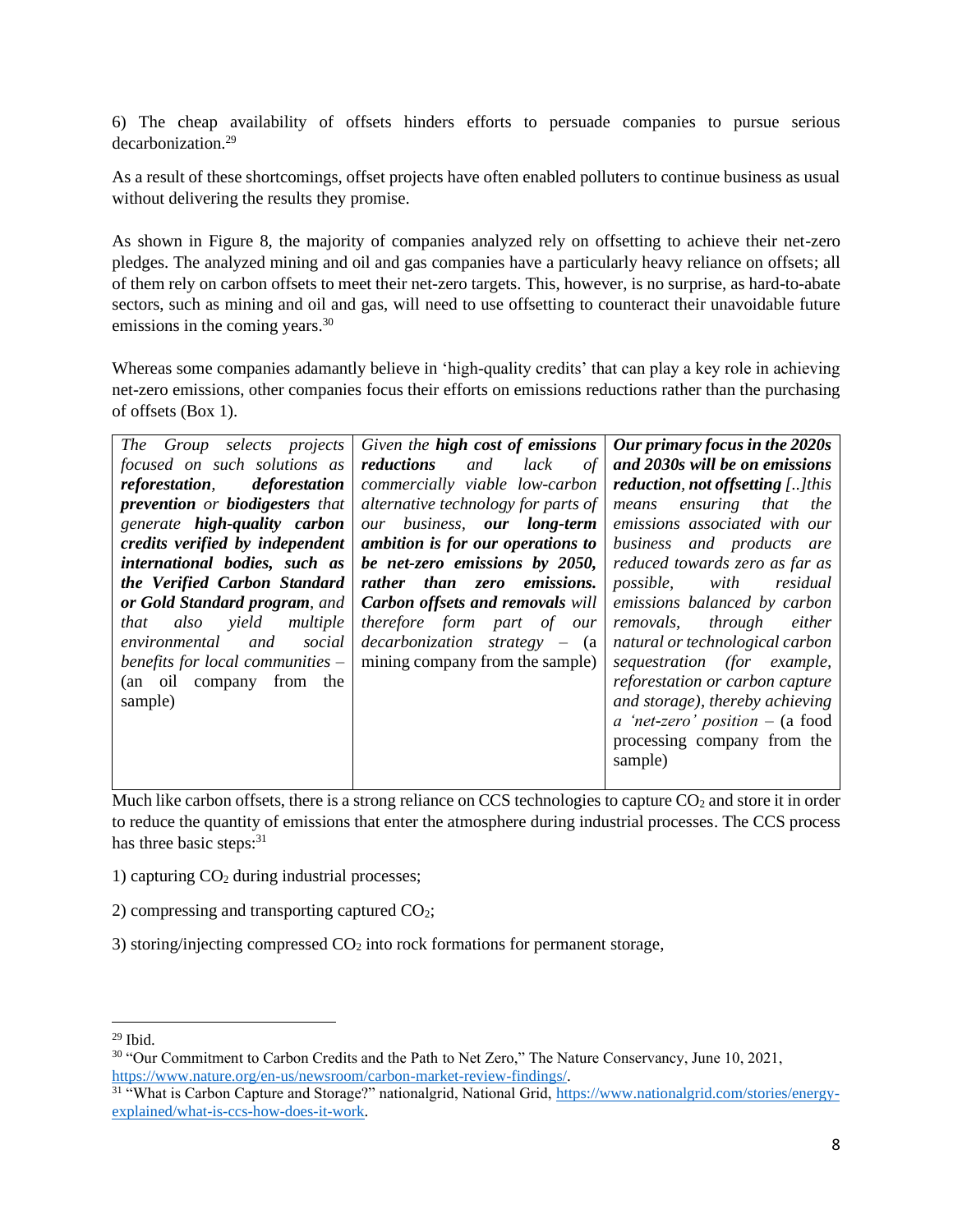Not surprisingly, this practice is more widespread in hard-to-abate sectors, such as cement and steel,<sup>32, 33</sup> which under all scenarios will have to rely on it for residual emissions. The problem is that CCS cannot be scaled in a timely manner to be relied on as a primary strategy, and most sectors other than the hard-toabate ones can cost-effectively decarbonize without it. According to the International Energy Agency,<sup>34</sup> as of April 2021, annual  $CO_2$  capture capacity from power and industrial facilities is 40 million metric tons.<sup>35</sup> To give this number some perspective, Shell's 2020 scope 1 emissions in 2020 were 98 million metric tons of CO<sub>2</sub>e and its scope 3 emissions in 2020 were 1304 million metric tons of CO<sub>2</sub>e.<sup>36</sup> Thus, CCS would have to grow exponentially over the coming years if it is to seriously contribute to achieving net-zero targets by 2050. Much like carbon offsets, CCS allows companies to continue to burn fossil fuels and emit GHGs without credible plans to decarbonize.

## **Does the Company's Governance Structure Incentivize Climate Action?**

To incentive and catalyze climate action, companies need a governance structure that oversees and rewards setting and meeting robust, science-based decarbonization targets. <sup>37</sup> For the most part, the companies analyzed have climate change oversight at the board level. In theory, the board of directors scrutinizes a company's strategies on behalf of the shareholders. So, when shareholders are aligned with climate goals, climate oversight by the board of directors can provide an additional safeguard.



*Figure 9*

However, when it comes to the financial

incentives for senior executives to meet climate targets, only some sectors engage in such practices, especially in the chemicals and utilities sectors. Cement, food processing, and steel sectors are the laggards.

<sup>35</sup> International Energy Agency (IEA), About CCUS (Paris: IEA, 2021), [https://www.iea.org/reports/about-ccus.](about:blank) <sup>36</sup> Royal Dutch Shell plc (Shell), Responsible Energy: Sustainability Report 2020 (Shell, April 2021), [https://reports.shell.com/sustainability-report/2020/servicepages/downloads/files/shell-sustainability-report-](about:blank)[2020.pdf#page=%5B96%5D.](about:blank)

[https://www3.weforum.org/docs/WEF\\_Creating\\_effective\\_climate\\_governance\\_on\\_corporate\\_boards.pdf.](about:blank)

<sup>&</sup>lt;sup>32</sup> The Sustainability, Technology and Outlooks Directorate of the International Energy Agency (IEA) and the Cement Sustainability Initiative (CSI) of the World Business Council for Sustainable Development (WBCSD), Technology Roadmap - Low-Carbon Transition in the Cement Industry (IEA and CSI, April 2018), [https://www.iea.org/reports/technology-roadmap-low-carbon-transition-in-the-cement-industry.](about:blank)

<sup>&</sup>lt;sup>33</sup> Eric Yep, "Singapore Kicks off Multi-pronged Energy Transition Strategy," S&P Global Platts Insight Blog (blog), November 10, 2021, [https://www.spglobal.com/platts/en/market-insights/blogs/energy-transition/111021](about:blank) [singapore-energy-transition-carbon-neutral-lng.](about:blank)

<sup>&</sup>lt;sup>34</sup> "Carbon capture, utilisation and storage," International Energy Agency (IEA), last updated Nov 8, 2021, [https://www.iea.org/fuels-and-technologies/carbon-capture-utilisation-and-storage.](about:blank)

<sup>&</sup>lt;sup>37</sup> Dominik Breitinger, Emily Farnworth, Marisa Donnelly, Jonathan Grant, Devina Shah, and Jon Williams, How to Set Up Effective Climate Governance on Corporate Boards: Guiding principles and questions (Geneva: World Economic Forum and PwC, 2018),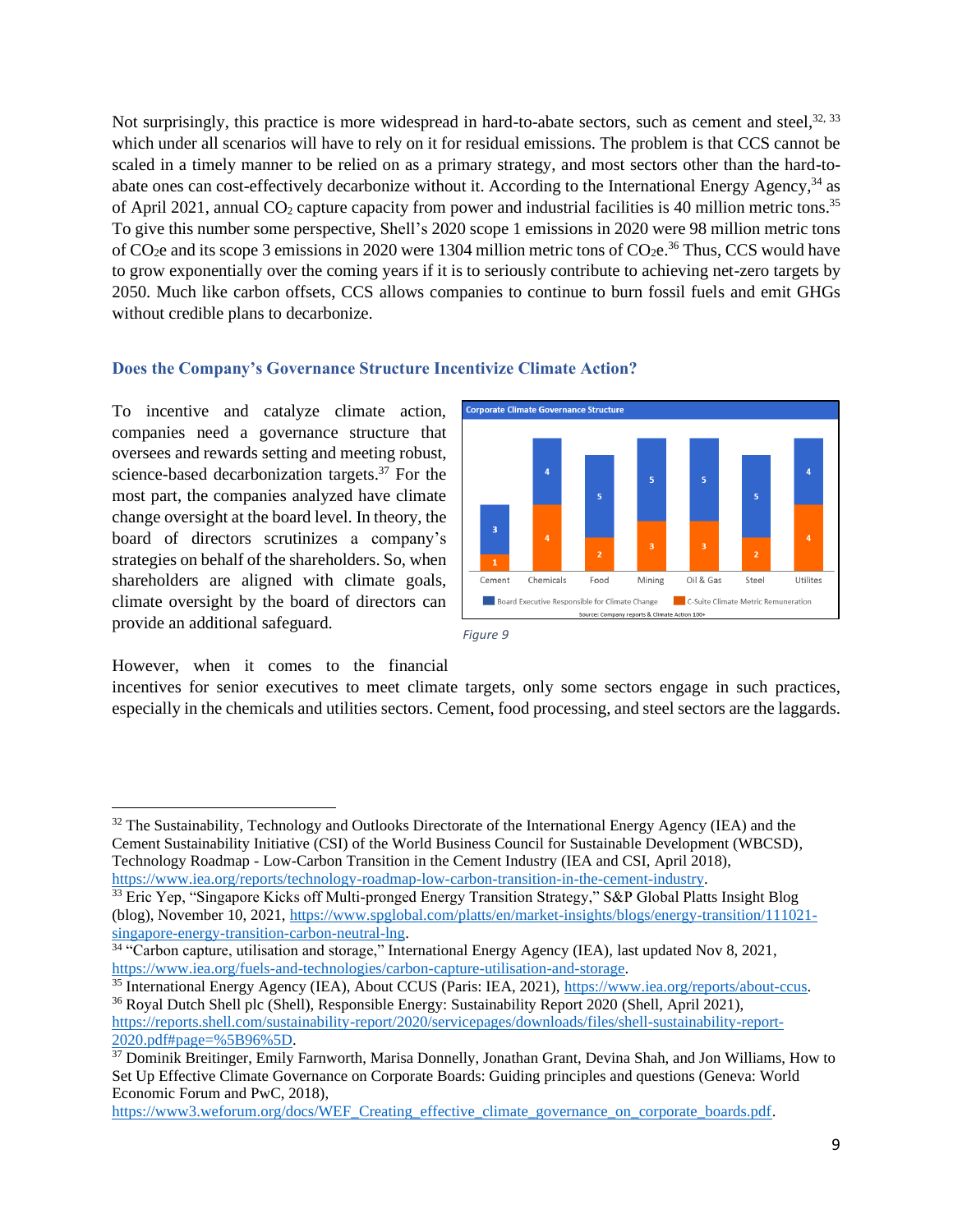## **Does the Company Have a Policy Not to Lobby Against Climate Change?**

The final question this research answers is whether companies have a policy that requires their lobbying activities, either directly or through a trade association, to be aligned with Paris Agreement objectives. Direct lobbying entails any direct attempt on behalf of a company or organization to influence legislation. A trade association is generally a conglomeration of similar businesses that voice their members' views on matters of common interest.

Company lobbying against climate policy and regulation,<sup>38</sup> through direct lobbying and trade associations, has been a strong explanatory factor of our current climate crisis. At the same time as companies are publishing their net-zero pathways and claiming to advocate for systemic changes to combat climate change, their lobbying behavior—which causes tangible political and regulatory changes—still undermines policies that may catalyze the achievement of climate goals.<sup>39, 40</sup> Not surprisingly, figure 10 shows that most companies analyzed do not have Paris Agreement-aligned lobbying policies.



*Figure 10*

## **"We Need Maximum Ambition on All Fronts"**

At COP26, the 26<sup>th</sup> UN climate change conference,<sup>41</sup> UN Secretary-General António Guterres passionately exclaimed that "we need maximum ambition from all countries on all fronts." For countries to achieve their commitments, regulation must drive the private sector to make and deliver on robust, science-based plans to decarbonize over the coming decades. As this research emphasizes, companies are doing too little across the board. From lacking short-term emissions reduction targets to actively lobbying against policies that would catalyze decarbonization, company pledges fall short of what is unequivocally needed to accelerate toward a decarbonized future.

<sup>38</sup> Matt McGrath, "COP26: Fossil Fuel Industry has Largest Delegation at Climate Summit," BBC News, November 8, 2021, [https://www.bbc.com/news/science-environment-59199484.](about:blank)

<sup>&</sup>lt;sup>39</sup> "Climate Lobbying," Interfaith Center on Corporate Responsibility (ICCR), [https://www.iccr.org/program](about:blank)[areas/climate-change/climate-lobbying.](about:blank)

<sup>40</sup> Michael Tobin, "U.S. Companies Say Climate Change Is a Problem—But Still Lobby Against Solutions," Bloomberg Green, July 13, 2021, [https://www.bloomberg.com/news/articles/2021-07-13/u-s-companies-say](about:blank)[climate-change-is-a-problem-but-still-lobby-against-solutions.](about:blank)

<sup>41</sup> UN Climate Change Conference UK 2021, UK Government and UN Climate Change, 2021[, https://ukcop26.org/.](about:blank)